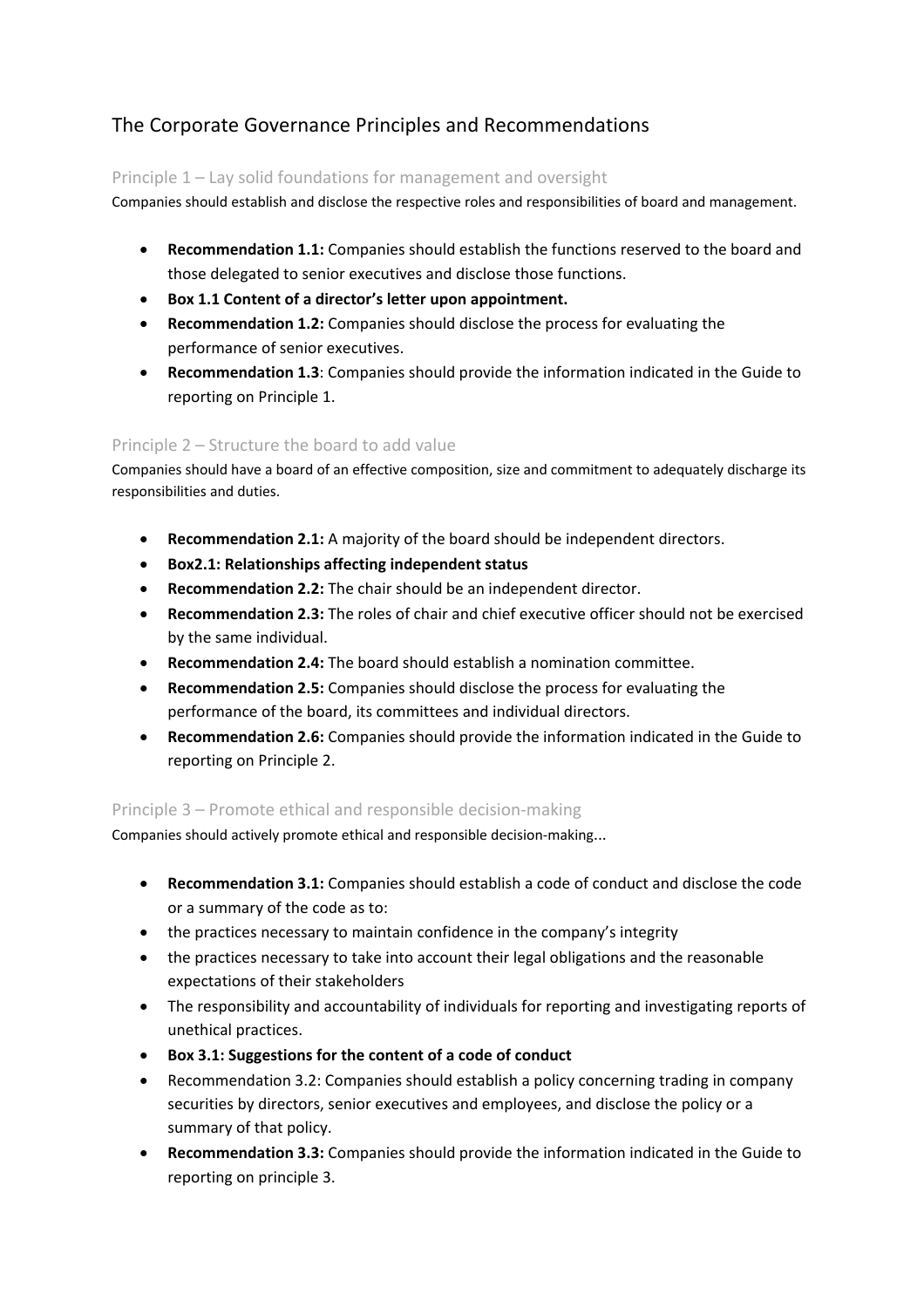# Principle 4 – Safeguard integrity in financial reporting

Companies should have a structure to independently verify and safeguard the integrity of their financial reporting

- **Recommendation 4.1:** The board should establish an audit committee.
- **Recommendation 3.2:** The audit committee should be structured so that it:
- consists of only non‐ executive directors
- consists of a majority of independent directors
- is chaired by an independent chair, who is not chair of the board
- Have at least three members.
- **Recommendation 4.3:** The audit committee should have a formal character.
- **Recommendation 4.4:** Companies should provide the information indicated in the Guide reporting on Principle 4.

## Principle 5 – Make timely and balanced disclosure

Companies should promote timely and balanced disclosure of all material matters concerning the company.

- **Recommendation 5.1:** Companies should establish written policies designed to ensure compliance with ASX Listing Rule disclosure requirements and to ensure accountability at a senior executive level for that compliance and disclose those policies or a summary o f those policies.
- **Box 5.1: Continuous disclosure policies**
- **Recommendation 5.2**: Companies should provide the information indicated in the Guide to reporting on Principle 5.

•

### Principle 6 – Respect the rights of shareholders

Companies should respect the rights of shareholders and facilitate the effective exercise of those rights.

- **Recommendation 6.1:** Companies should design a communications policy for promoting effective communication with shareholders and encouraging their participation at general meetings and disclose their policy or a summary of that policy.
- **Box 6.1: Using electronic communications effectively.**
- **Recommendation 6.2:** Companies should provide the information indicated in the Guide to reporting on Principle 6.